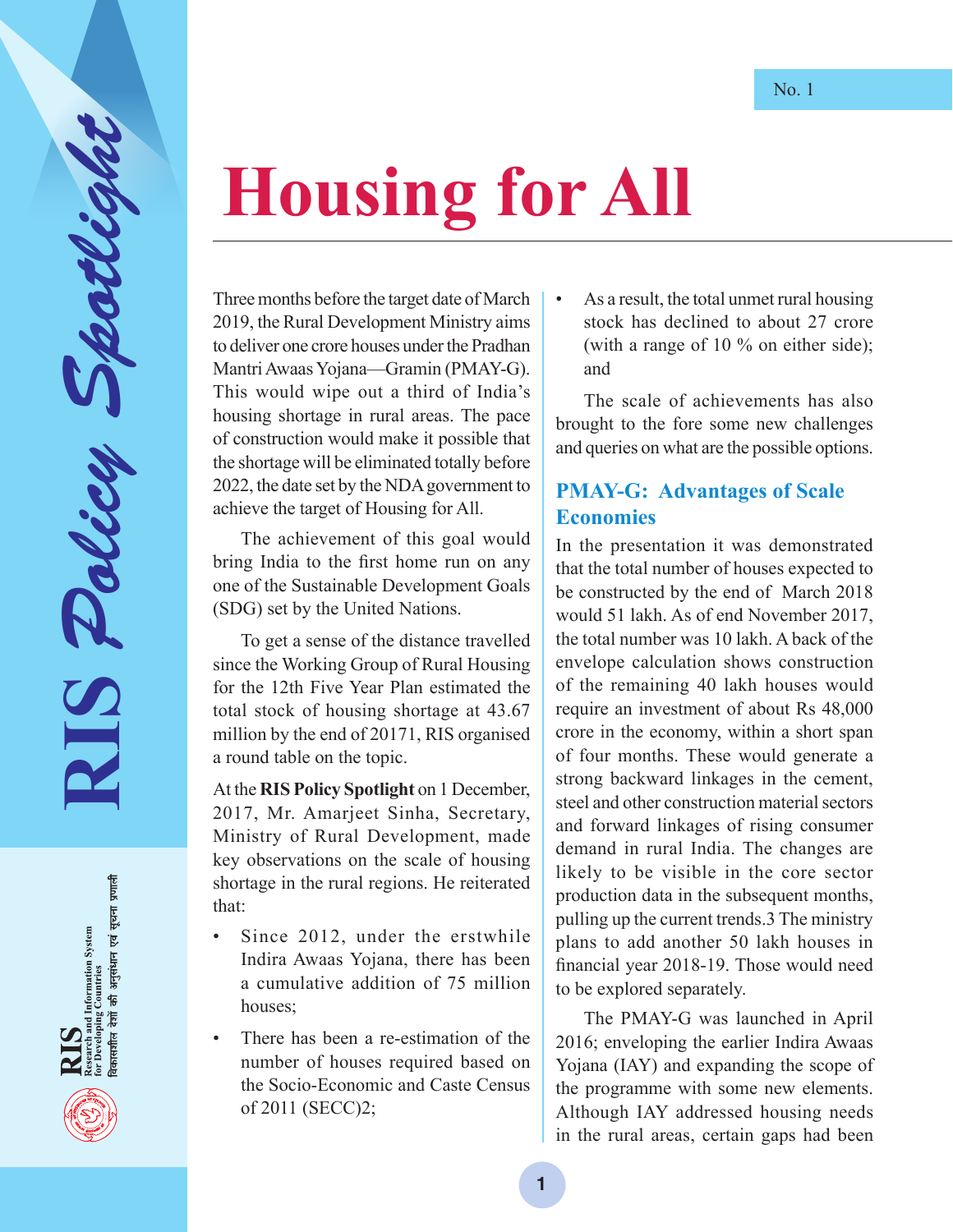identified. Several of these were brought up in a performance audit conducted by the Comptroller and Auditor General of the IAY in 2014. These gaps included non-assessment of housing needs in detail, lack of transparency in selection of beneficiaries, low quality of the houses and also lack of technical supervision, lack of convergence, loans not availed of by beneficiaries and the weak mechanisms for monitoring. They limited both the impact and outcomes of the programme.

The secretary said that PMAY-G aims to provide a pucca house, with basic amenities, to all houseless and those householders living in kutcha and dilapidated houses. The minimum size of the house has been increased to 25 sq.mt (from 20sq. mt, earlier) with a hygienic cooking space. The unit assistance has been increased from Rs 70,000 to Rs 1.20 lakh in plains and from Rs 75,000 to Rs 1.30 lakh for special areas.

The programme connects with the following GoI schemes:

- The beneficiary is entitled to Rs 90.95 personday of unskilled labour from the MGNREGS.
- Assistance for construction of toilet shall be leveraged though convergence with SBM-G, MGNREGS or any other dedicated source of funding.
- Convergence for piped drinking water, electricity connection and LPG gas connection are also to be attempted.

To figure out as to whom to give houses, the Ministry posed a simple question to 2.42 lakh Panchayats listed by SECC: How many families in the panchayat didn't own a pucca house? to ensure that assistance is targeted to those who are genuinely deprived and that the selection is objective and verifiable, PMAY-G, instead of selecting a beneficiary from among the BPL households, selected them based on housing deprivation parameters, as laid out in SECC-2011 date; to be re-verified by the Gram Sabhas. The SECC data captures specific deprivation related to housing among households. Using the data households can be segregated and targeted as

houseless and living in 0,1 and 2 kutcha wall and kutcha roof houses.

It would create of a Permanent Wait List, which would ensure states having the ready list of the households to be covered under the scheme in the coming years (through Annual Select Lists); leading to better implementation. To address grievances in beneficiary selection an appellate process has also been put in place. There is a yardstick which determines what constitutes a pucca house "For each panchayat the list was made available with the Gram Sabha. We collected those and displayed it on our website", he said. Among the 21.2 lakh beneficiaries, listed by the Ministry as of December 2017 includes landless labourers, who have no land to offer for building a house, and for whom the state would procure a piece.

Their names now figure on a Permanent Wait List, drawn up at the national level, a most unusual compilation for a country beset with a long history of housing shortage. It does not just provide comfort to those who feature there but it also ensures that states have a ready list of the households to be covered under the scheme in the subsequent years and would provide the money which will be needed to finance those.

With the scale of such a massive programme critical shortages have emerged. One of them is masons. To address this, a pan-India training and certification programme of Masons has been launched in the states/UTs. This would, in addition, be a career progression scheme for rural masons. For timely construction/completion to ensure good quality of house construction, it has also been envisaged to tag a PMAY-G the beneficiary with a field level government functionary and a rural Mason.4

Once those on the Waiting List are able to get a house, they would figure in another public list. They would be photographed standing before the house with the latitude and longitude coordinates in addition to the old fashioned postal address system.

Commenting on the government approach, Mr. Yuri Afanasiev, UN Resident Coordinator and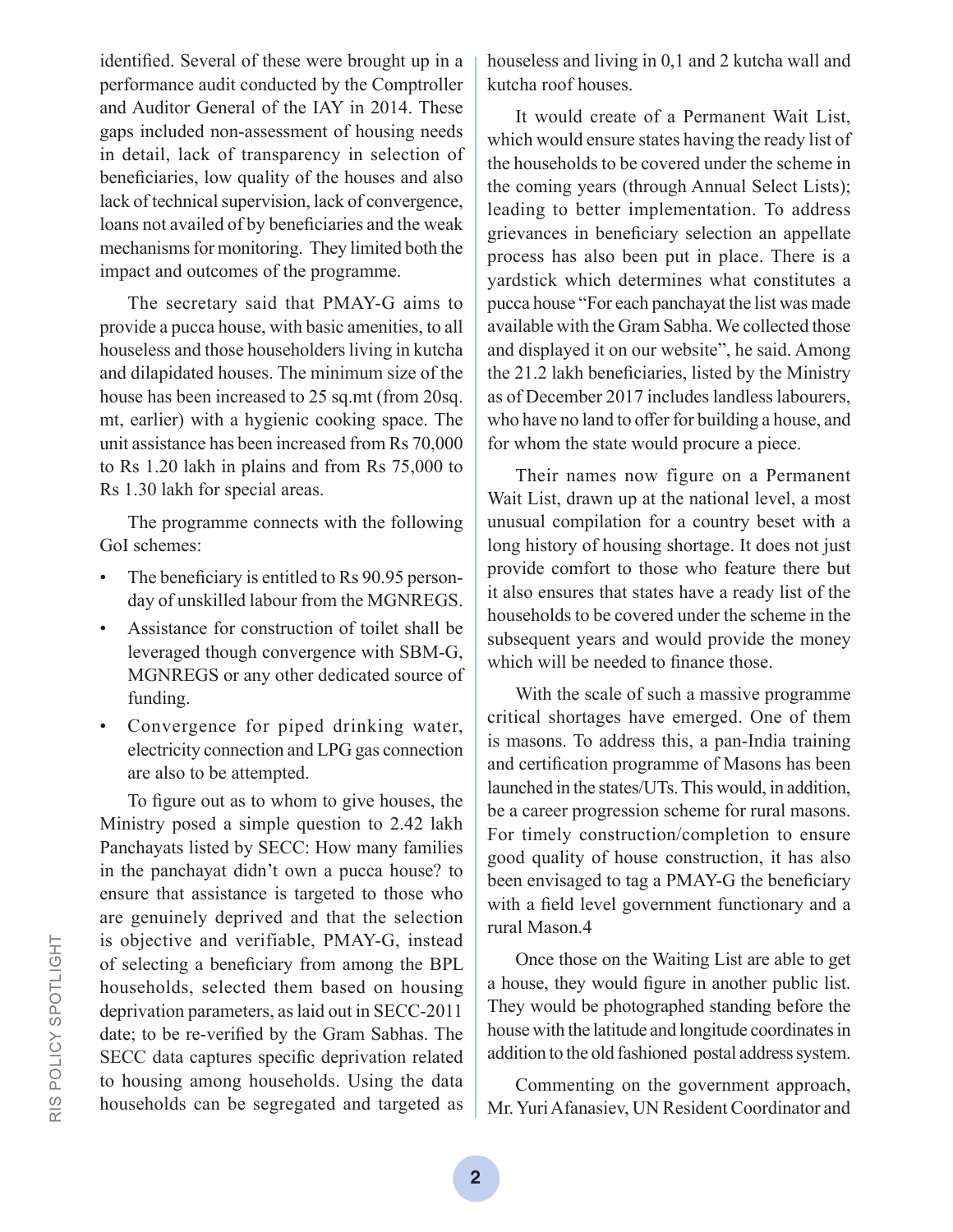UNDP Resident Representative in India said the government of India can create larger linkages from PMAY-G by allowing the use of prefabricated houses to be built, wherever possible. "The private sector could come in to build those which will also create a downstream industry in those materials." He said, this would especially be possible for the upmarket interest linked housing support offered by the GoI for schemes beyond PMAY-G. It was launched in January 2017.5

While acknowledging the possibility, the Secretary said, they have relied more on the usage of local materials. The beneficiaries have been offered a bouquet of 200 house design typologies inclusive of disaster resilience features suitable for their local geo-climatic conditions. These designs have been developed through an elaborate public consultative process. This exercise would ensure that the beneficiary does not over-construct in the initial stages of house, building, which often results in incomplete house or the beneficiary is forced to borrow money to complete the house.

## **Conclusion**

To make PMAY-G deliver results, the rural development ministry has introduced several innovations which could have tremendous business applications yet whose potential has not been grasped as yet. One of these is the geo tagging of the houses at every stage, from their existing dilapidated condition onwards to the final product of a pucca house a few months later. The software allows ministry officials to track the progress of construction of each house using satellite data. "I can walk into any village in India and just use an app on my mobile to track the pace of work there", the Secretary said. This has been made

possible by the usage of mobile based Awaas App for monitoring of construction. Usage of geo-referenced photos with date and time stamp at every stage of construction resulted a huge data bank of 3.43 crore photos uploaded by 10 of November 2017.

It will also be useful at this stage if the Ministry hives off its additional role as that of an appellate authority (to adjudicate on complaints by beneficiaries) to a separate institution. This would build even more credibility to the programme. But, it may also require some corresponding changes including formulating a law to provide for it.

Some of the spin-offs from this massive programme has begun to demonstrate itself. It is expected that the Budget 2018-19 would have some clear pointers for how the real estate sector can take advantage of the gains already demonstrated by the PMAY-G and build on those. It can be a new business opportunity for the beleaguered real estate sector, an area that they have not realised as an opportunity as yet, but with which it can establish deep linkages.

## **Endnotes**

- <sup>1</sup> Working Group on Rural Housing for 12th FYP, Planning Commission, page 7: http://planningcommission.nic. in/aboutus/committee/wrkgrp12/rd/wgrep\_iay.pdf
- <sup>2</sup> Using the same data there has been higher estimates: http://www.epw.in/journal/2014/26-27/review-ruralaffairs-review-issues/estimating-rural-housing-shortage. html
- 3 Index of Eight Core Industries (Base: 2011-12=100) October, 2017 http://pib.nic.in/newsite/PrintRelease. aspx?relid=173989
- 4 Salient points about PMAY-G, ministry of rural development: http://pmayg.nic.in/netiay/about-us. aspx
- 5 Cabinet approves a New Scheme for promotion of Rural Housing in the country http://pib.nic.in/newsite/ PrintRelease.aspx?relid=157621



**Research and Information System** for Developing Countries विकासशील देशों की अनुसंधान एवं सूचना प्रणाली

Core IV-B, Fourth Floor, India Habitat Centre Lodhi Road, New Delhi-110 003, India., Ph. 91-11-24682177-80 Fax: 91-11-24682173-74, Email: dgoffice@ris.org.in Website: www.ris.org.in

*Follow us on:*